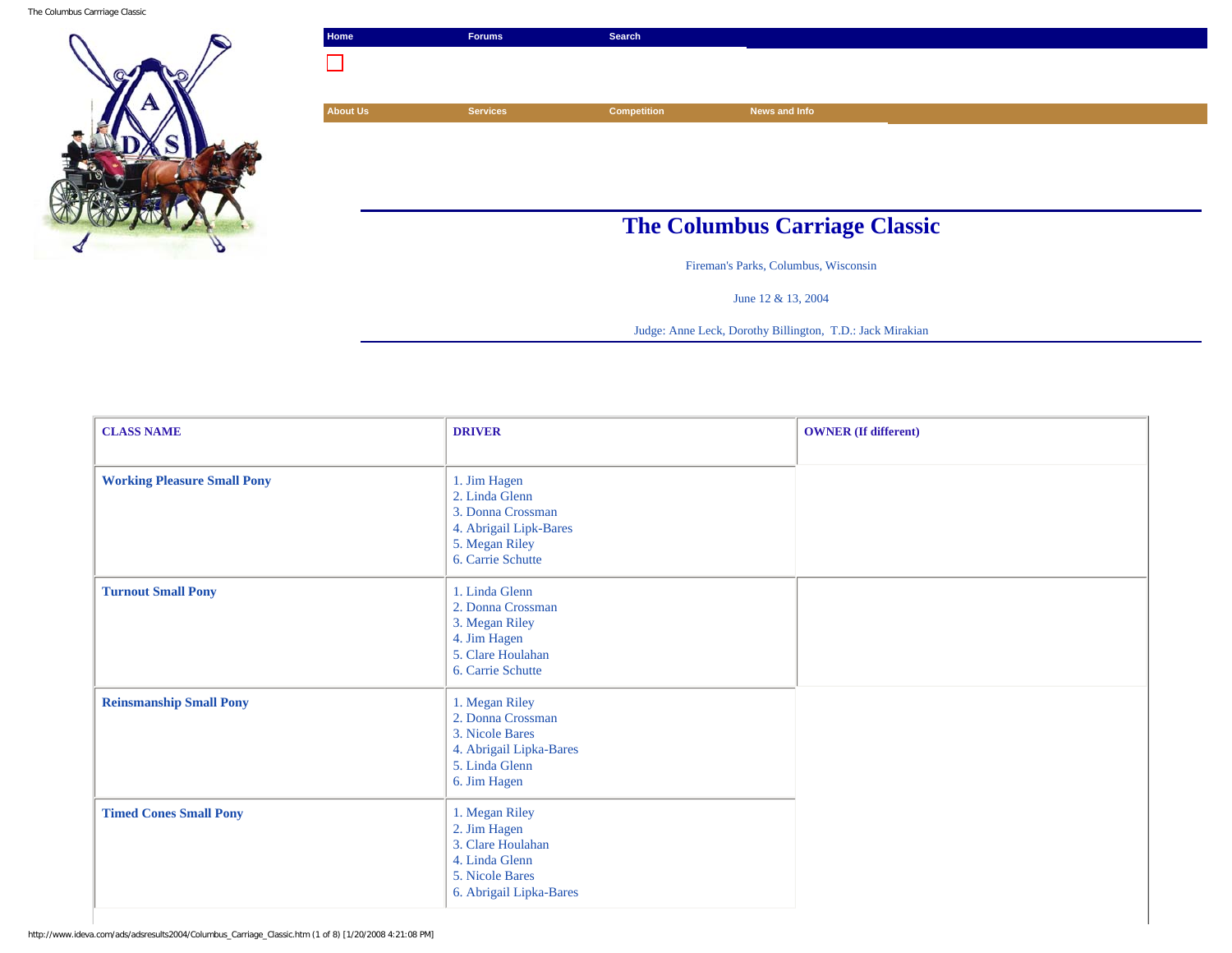| <b>Pick Your Route Small Pony</b>     | 1. Megan Riley<br>2. Jim Hagen<br>3. Clare Houlahan<br>4. Linda Glenn<br>5. Donna Crossman<br>6. Jim Hagen              |
|---------------------------------------|-------------------------------------------------------------------------------------------------------------------------|
| <b>Progressive Small Pony</b>         | 1. Andrew Safrancis<br>2. Abrigail Lipka-Bares<br>3. Linda Glenn<br>4. Jim Hagen<br>5. Megan Riley<br>6. Clare Houlahan |
| <b>Working Pleasure Large Pony</b>    | 1. Howard Feidler<br>2. Michael Scott<br>3. Charlene Elgert<br>4. Jeff Hill<br>5. Peter Heck<br>6. Jean Dernehl         |
| <b>Turnout Large Pony</b>             | 1. Michael Scott<br>2. Joan Krepos<br>3. Jeff Hill<br>4. Charlene Elgert<br>5. Linda Syverson-Kerr<br>6. Jean Dernehl   |
| <b>Reinsmanship Large Pony</b>        | 1. Raud Wilke<br>2. Michael Scott<br>3. Howard Feidler<br>4. Joan Krepos<br>5. Peter Heck<br>6. Jeff Hill               |
| <b>Timed Cones Large Pony</b>         | 1. Michael Scott<br>2. Jeff Hill<br>3. Raud Wilke<br>4. Charlene Elgert<br>5. Linda Syverson-Kerr<br>6. Howard Feidler  |
| <b>Pick Your Own Route Large Pony</b> | 1. Michael Scott<br>2. Jeff Hill<br>3. Raud Wilke<br>4. Charlene Elgert<br>5. Linda Syverson-Kerr<br>6. Peter Heck      |
| <b>Progressive Large Pony</b>         | 1. Raud Wilike<br>2. Charlen Elgert<br>3. Michael Scott<br>4. Joan Krepos<br>5. Linda Syverson-Kerr<br>6. Jeff Hill     |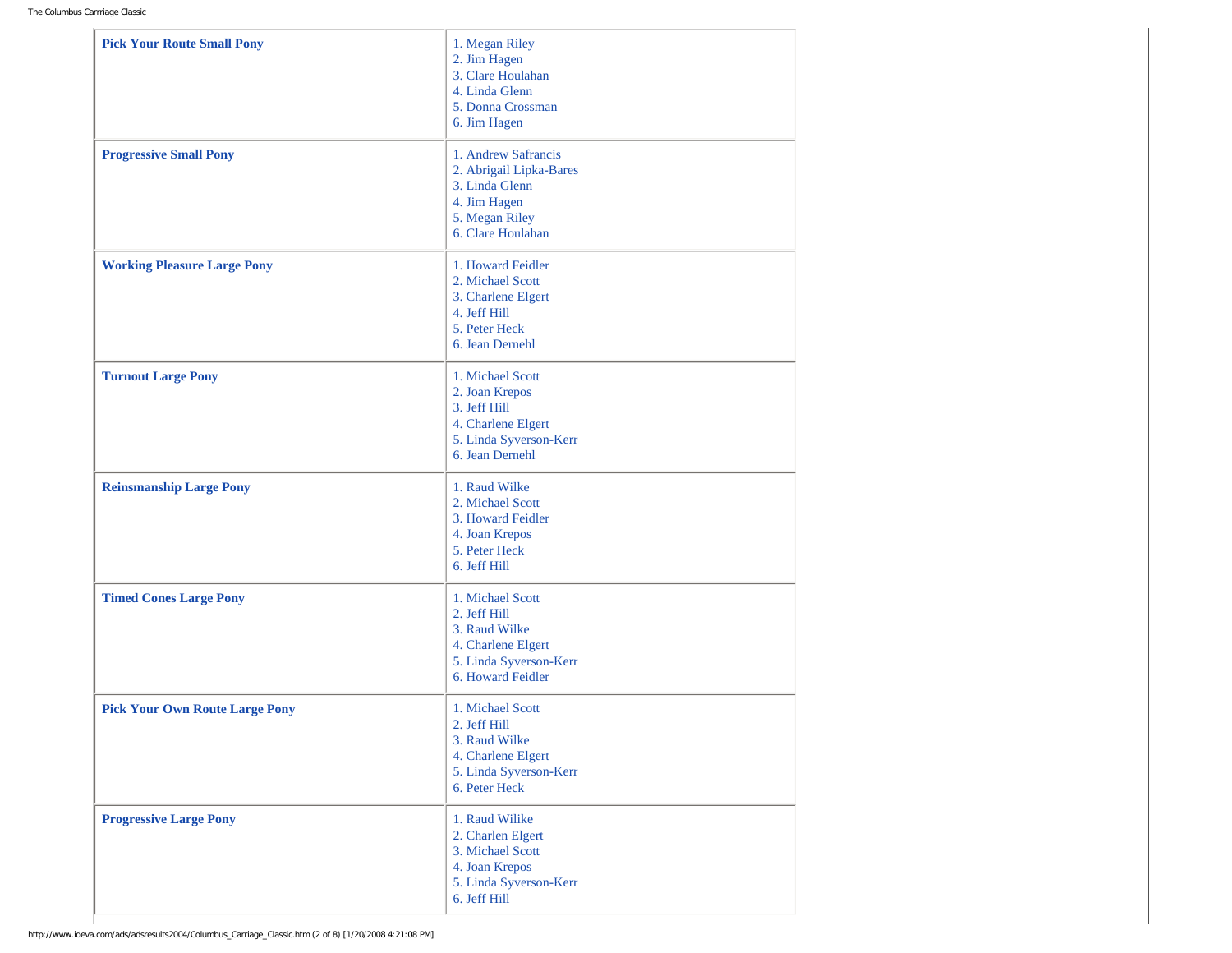| <b>Working Pleasure Novice Horse</b>    | 1. Robert Hathaway<br>2. John Gurtner<br>3. Pam Catlin<br>4. Mary Ruth Marks<br>5. Ann Karona<br>6. Sara Licht         |
|-----------------------------------------|------------------------------------------------------------------------------------------------------------------------|
| <b>Turnout Novice Horse</b>             | 1. Susie Weiss<br>2. Mary Ruth Marks<br>3. Pam Catlin<br>4. Robert Hathaway<br>5. Edward Theilbar<br>6. John Gurtner   |
| <b>Reinsmanship Novice Horse</b>        | 1. Pam Catlin<br>2. Edward Theilbar<br>3. Mary Ruth Marks<br>4. Sara Licht<br>5. Susie Weiss<br>6. John Gurtner        |
| <b>Timed Cones Novice Horse</b>         | 1. Robert Hathaway<br>2. John Gurtner<br>3. Pam Catlin<br>4. John Gurtner<br>5. Edward Theilbar<br>6. Mary Ruth Marks  |
| <b>Pick Your Own Route Novice Horse</b> | 1. Novice Horse<br>2. John Gurtner<br>3. Pam Catlin<br>4. Ann Katona<br>5. Lacey Evanson<br>6. Edward Theilbar         |
| <b>Progressive Novice Horse</b>         | 1. Sara Licht<br>2. John Gurtner<br>3. Pam Catlin<br>4. Susie Weiss<br>5. Edward Theilbar<br>6. Robert Hathaway        |
| <b>Working Pleasure Novice Whip</b>     | 1. Emily Berendt<br>2. Myrna Rhinehart<br>3. Derrick Dupler<br>4. Danille Oster<br>5. Charles Kranz<br>6. Dan Peterson |
| <b>Turnout Novice Whip</b>              | 1. Dan Peterson<br>2. Myrna Rhinehart<br>3. Charles Kranz<br>4. Shirley Gates<br>5. Emily Berendt<br>6. Linda Schutte  |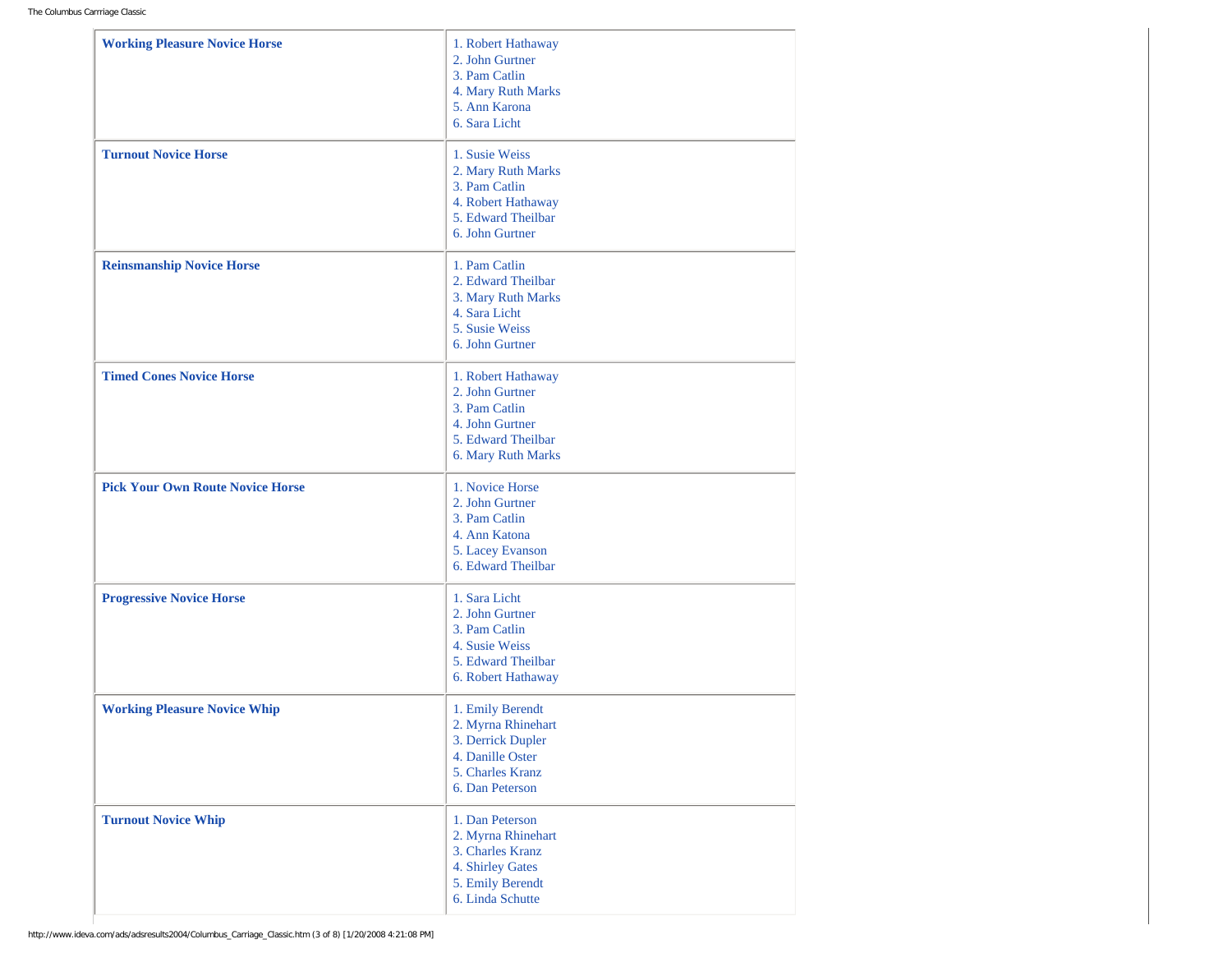| <b>Reinsmanship Novice Whip</b>        | 1. Dan Peterson<br>2. Emily Berendt<br>3. Linda Schutte<br>4. Myrna Rhinehart<br>5. Kimberley Cameron<br>6. Shirley Gates   |
|----------------------------------------|-----------------------------------------------------------------------------------------------------------------------------|
| <b>Timed Cones Novice Whip</b>         | 1. Kimberley Cameron<br>2. Derrick Dupler<br>3. Charles Kranz<br>4. Dan Peterson<br>5. Emily Berendt<br>6. Myrna Rhinehart  |
| <b>Working Pleasure Novice Whip</b>    | 1. Emily Berendt<br>2. Myrna Rhinehart<br>3. Derrick Dupler<br>4. Danille Oster<br>5. Charles Kranz<br>6. Dan Peterson      |
| <b>Turnout Novice Whip</b>             | 1. Dan Peterson<br>2. Myrna Rhinehart<br>3. Charles Kranz<br>4. Dan Peterson<br>5. Emily Berendt<br>6. Myrna Rhinehart      |
| <b>Reinsmanship Novice Whip</b>        | 1. Dan Peterson<br>2. Emily Berendt<br>3. Linda Schutte<br>4. Myrna Rhinehart<br>5. Kimberley Cameron<br>6. Shirley Gates   |
| <b>Timed Cones Novice Whip</b>         | 1. Kimberley Cameron<br>2. Derrick Dupler<br>3. Charles Kranz<br>4. Dan Peterson<br>5. Emily Berendt<br>6. Myrna Rhinehart  |
| <b>Pick Your Own Route Novice Whip</b> | 1. Kimberley Cameron<br>2. Linda Schutte<br>3. Derrick Dupler<br>4. Shirley Gates<br>5. Myrna Rhinehart<br>6. Emily Berendt |
| <b>Progressive Novice Whip</b>         | 1. Derrick Dupler<br>2. Charles Kranz<br>3. Linda Schutte<br>4. Myrna Rhinehart<br>5. Dan Peterson<br>6. Emily Berendt      |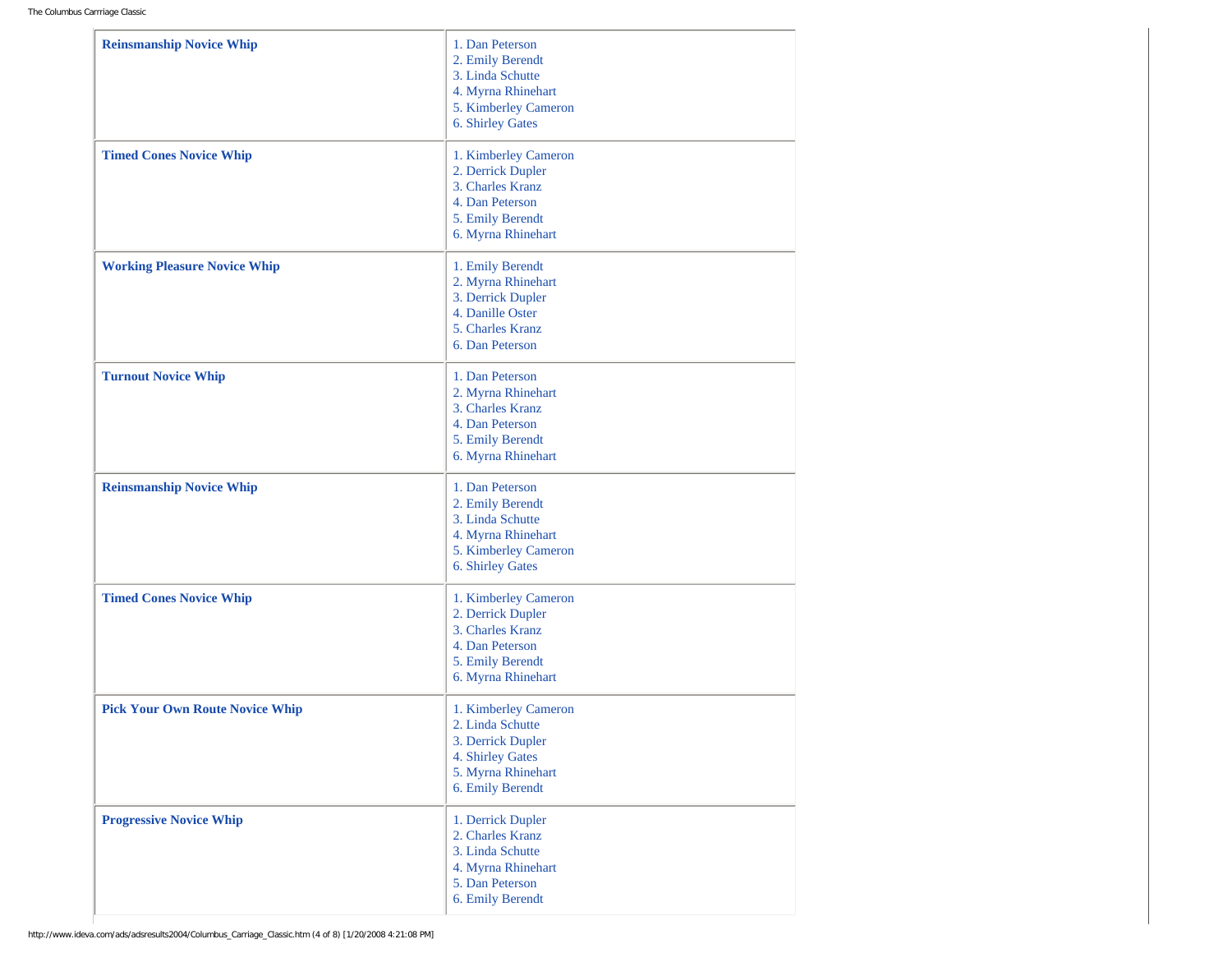| <b>Working Pleasure Horse</b> | 1. Wes Licht<br>2. Michael Ridge<br>3. Glenda Reed<br>4. Mary Jo Stockman<br>5. B.J. Nerenhausen<br>6. West Licht            |
|-------------------------------|------------------------------------------------------------------------------------------------------------------------------|
| <b>Turnout Horse</b>          | 1. Mary Jo Stockman<br>2. B. J. Nerenhausen<br>3. Patricia Hartell<br>4. Mallory Gorman<br>5. Michael Ridge<br>6. West Licht |
| <b>Reinsmanship Horse</b>     | 1. Wes Licht<br>2. Michael Dziki<br>3. Allen Breyer<br>4. Michael Ridge<br>5. Debra Sauer<br>6. B.J. Nerenhausen             |
| <b>Timed Cones Horse</b>      | 1. Mallory Gorman<br>2. Wes Licht<br>3. Mary Jo Stockman<br>4. Lori Schultz<br>5. Loren Gettleman<br>6. Michael Dziki        |
| <b>Pick Your Route Horse</b>  | 1. Michael Dziki<br>2. Debra Sauer<br>3. Mallory Gorman<br>4. Patricia Hartell<br>5. Wes Licht<br>6. Lori Schultz            |
| <b>Progressive Horse</b>      | 1. Glenda Reed<br>2. Patricia Hartell<br>3. Allen Breyer<br>4. Michael Ridge<br>5. Debi Radtke<br>6. Mallory Gorman          |
| <b>Working Pleasure Draft</b> | 1. Charlie Pritchard<br>2. Marti Phillips<br>3. Chuck Hansell<br>4. Melanie Ganta<br>5. Adrian Roberg<br>6. Jim Pattison     |
| <b>Turnout Draft</b>          | 1. Ken Airgood<br>2. Charlie Pritchard<br>3. Steve Hasse<br>4. Chuck Hansell<br>5. Adrian Roberg<br>6. Melanie Ganta         |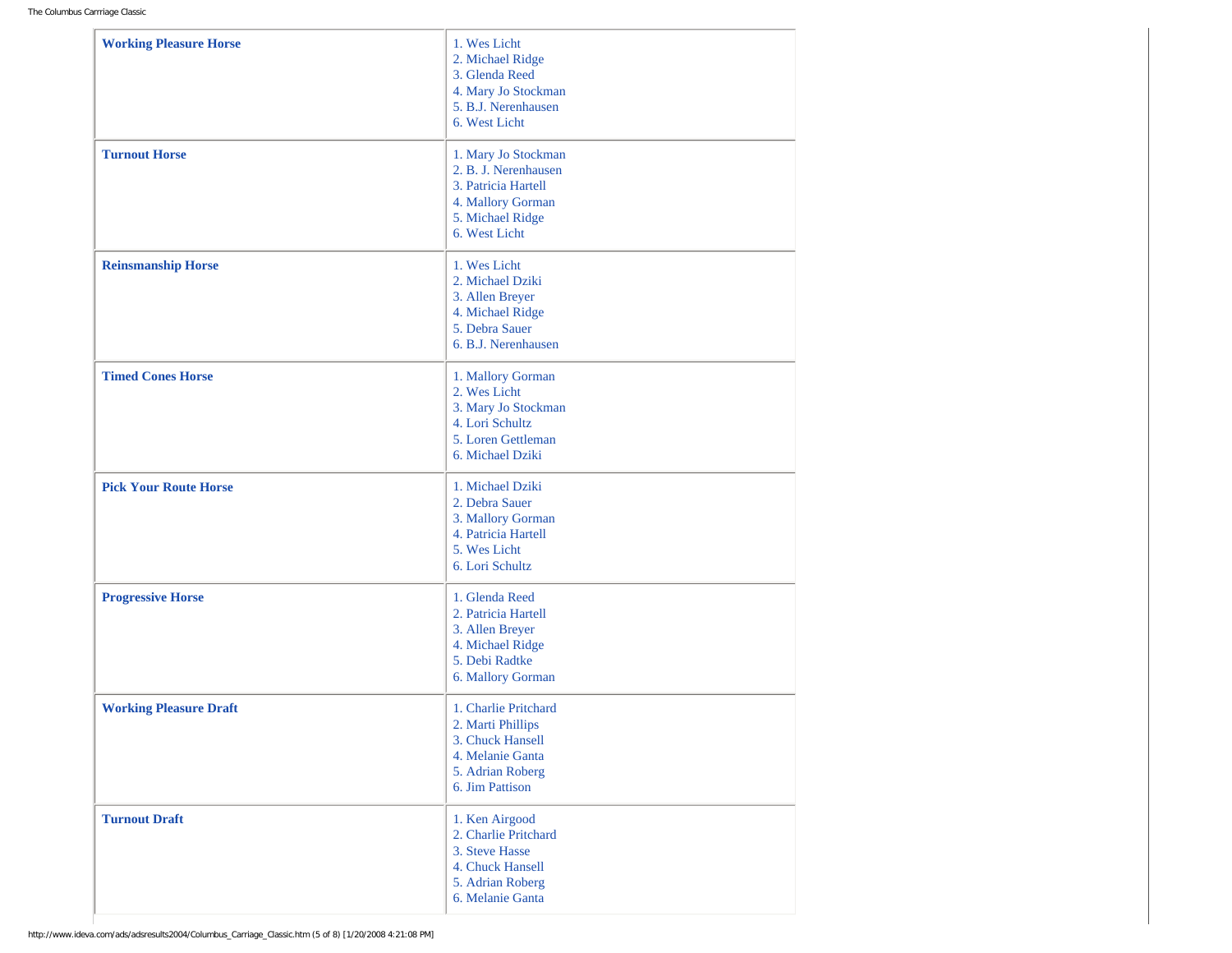| <b>Reinsmanship Draft</b>         | 1. Steve Hasse<br>2. Chuck Hansell<br>3. Charlie Pritchard<br>4. Jim Pattison<br>5. Melanie Ganta<br>6. Ken Airgood |  |
|-----------------------------------|---------------------------------------------------------------------------------------------------------------------|--|
| <b>Timed Draft</b>                | 1. Melanie Ganta                                                                                                    |  |
| <b>Pick Your Route Draft</b>      | 1. Melanie Ganta                                                                                                    |  |
| <b>Progressive Draft</b>          | 1. Melanie Ganta                                                                                                    |  |
| <b>Working Pleasure Multiples</b> | 1. Howard Kietzke<br>2. Theresa Burns                                                                               |  |
| <b>Turnout Multiples</b>          | 1. Howard Kietzke<br>2. Theresa Burns                                                                               |  |
| <b>Reinsmanship Multiples</b>     | 1. Howard Kietzke<br>2. Theresa Burns                                                                               |  |
| <b>Timed Cones Multiples</b>      | 1. Howard Kietzke<br>2. Theresa Burns                                                                               |  |
| <b>Pick Your Route Multiples</b>  | 1. Theresa Burns<br>2. Howard Kietzke                                                                               |  |
| <b>Progressive Multiples</b>      | 1. Theresa Burns<br>2. Howard Kietzke                                                                               |  |
| <b>Working Pleasure Pairs</b>     | 1. Mark Dahlberg<br>2. Dan Soby<br>3. Larry Peterson<br>4. Davis Kraus<br>5. Jim Block                              |  |
| <b>Turnout Pairs</b>              | 1. Dan Soby<br>2. Jim Block<br>3. Larry Peterson<br>4. Mark Dahlberg<br>5. Davis Kraus<br>6. Margot Ashley          |  |
| <b>Reinsmanship Pairs</b>         | 1. Jim Block<br>2. Dan Soby<br>3. Margot Ashley<br>4. Mark Dahlberg<br>5. Davis Kraus<br>6. Larry Peterson          |  |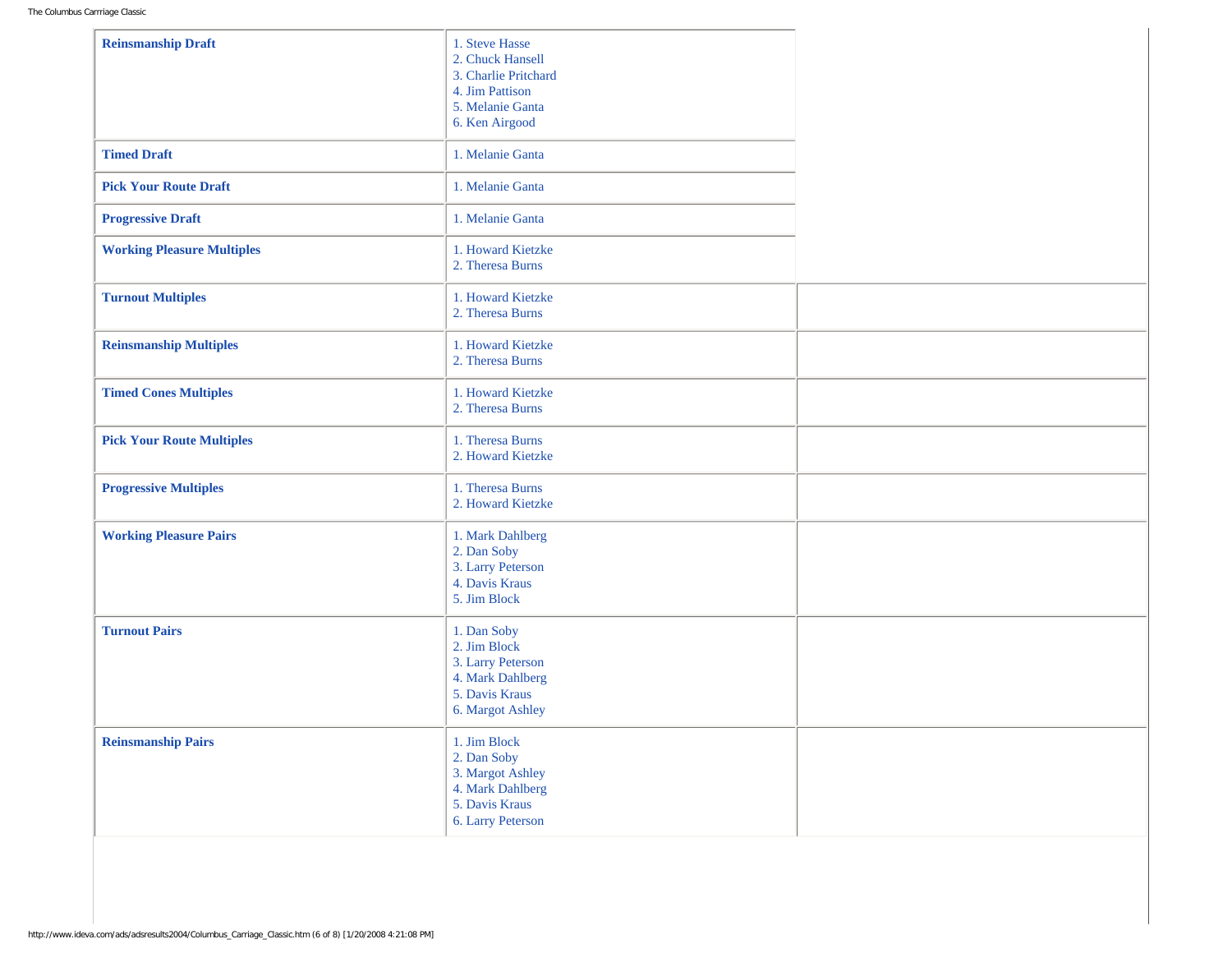| <b>Timed Cones Pairs</b>                | 1. Mark Dahlberg<br>2. Davis Kraus<br>3. Larry Peterson<br>4. Dan Soby<br>5. Jim Block |  |
|-----------------------------------------|----------------------------------------------------------------------------------------|--|
| <b>Pick Your Route Pairs</b>            | 1. Mark Dahlberg<br>2. Davis Kraus<br>3. Larry Peterson<br>4. Jim Block<br>5. Dan Soby |  |
| <b>Progressive Pairs</b>                | 1. Dan Soby<br>2. Larry Peterson<br>3. Jim Block<br>4. Mark Dahlberg<br>5. Davis Kraus |  |
| <b>Working Pleasure Draft Multiples</b> | 1. Chuck Hansell<br>2. Adrian Roberg                                                   |  |
| <b>Turnout Draft Multiples</b>          | 1. Chuck Hansell<br>2. Adrian Roberg                                                   |  |
| <b>Turnout Draft Multiples</b>          | 1. Steve Haase<br>2. Ken Airgood<br>3. Adrian Roberg<br>4. Chuck Hansell               |  |
| <b>Reinsmanship Draft Multiples</b>     | 1. Adrian Roberg<br>2. Chuck Hansell<br>3. Steve Haase<br>4. Ken Airgood               |  |
| <b>Timed Cones Draft Multiples</b>      | 1. Steve Haase<br>2. Ken Airgood                                                       |  |
| <b>Pick Your Route Draft Multiples</b>  | 1. Steve Haase                                                                         |  |
| <b>Picnic Class</b>                     | 1. Mallory Gorman<br>2. Adrian Roberg<br>3. Marge Gettleman                            |  |
| <b>Antique Turnout</b>                  | 1. Mary Jo Stockman<br>2. Adrian Roberg<br>3. Shirley Gates                            |  |
| <b>Commercial Vehicle</b>               | 1. Steve Haase<br>2. Chuck Hansell<br>3. Adrian Roberg                                 |  |